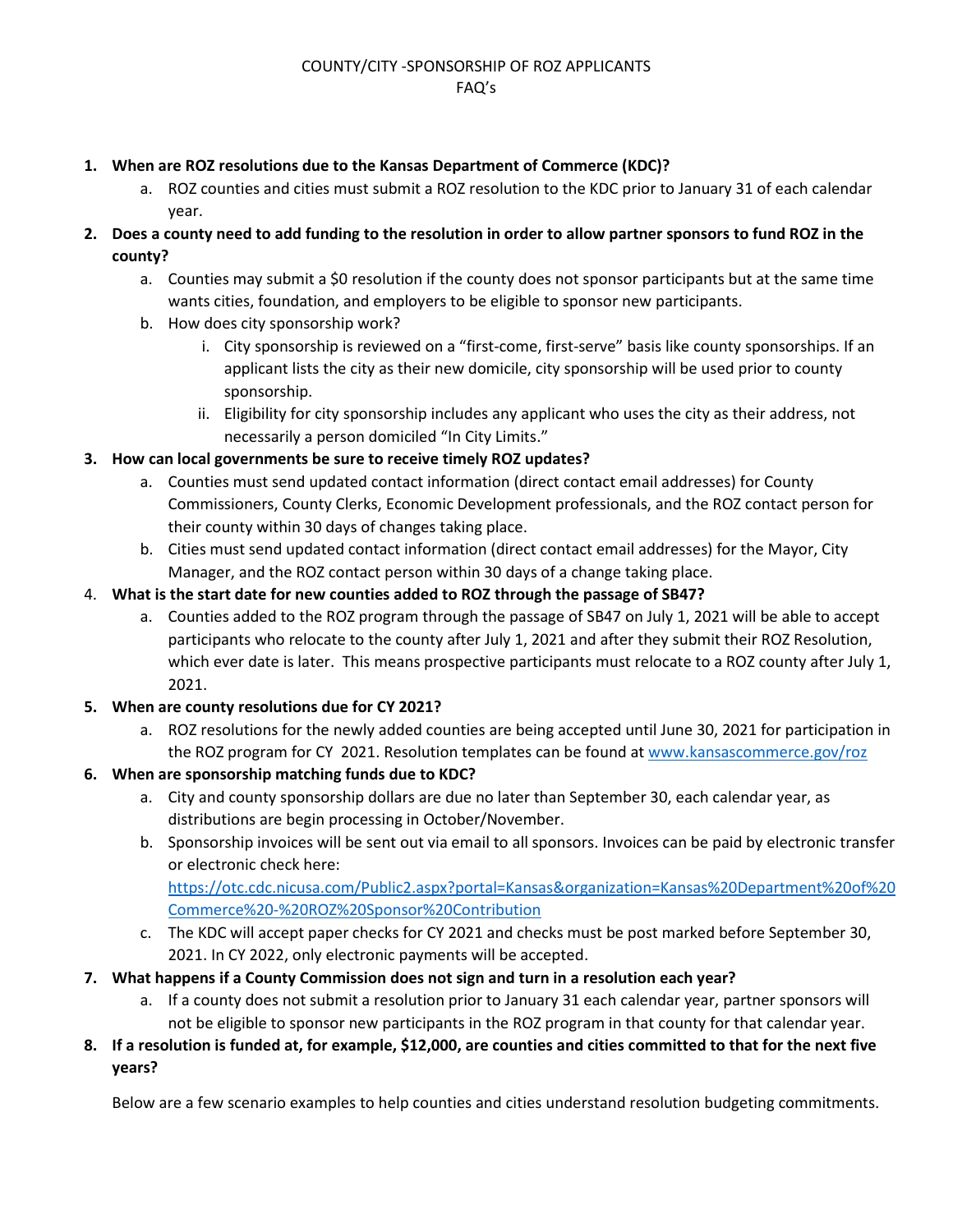## COUNTY/CITY -SPONSORSHIP OF ROZ APPLICANTS

|                       |                              | i Aus                                                                                                                                    |                                              |                           |
|-----------------------|------------------------------|------------------------------------------------------------------------------------------------------------------------------------------|----------------------------------------------|---------------------------|
| Scenario 1            |                              |                                                                                                                                          |                                              |                           |
|                       |                              | County funds a Resolution in 2021 but not in any other years all participants stay in County all 5 years                                 |                                              |                           |
|                       |                              |                                                                                                                                          |                                              |                           |
| 2021 Resolution \$12K | New Participants Approved: 8 | Invoice for 2021: \$12K                                                                                                                  |                                              |                           |
| 2022 Resolution \$0   | New Participants Approved: 0 | Approved Participants still in the County: 8                                                                                             |                                              | Invoice for 2022: \$12K   |
| 2023 Resolution \$0   | New Participants Approved: 0 | Approved Participants still in the County: 8                                                                                             |                                              | Invoice for 2023: \$12K   |
| 2024 Sunset           | N/A                          | New Participants Approved: 0                                                                                                             | Approved Participants still in the County: 8 | Invoice for 2024: \$12K   |
| 2025 Sunset           | N/A                          | New Participants Approved: 0                                                                                                             | Approved Participants still in the County: 8 | Invoice for 2025: \$12K   |
| Scenario 2            |                              |                                                                                                                                          |                                              |                           |
|                       |                              | County funds a Resolution in 2021, 2022 and 2023, 6 participants stay in county all 5 years, 1 new participant is added in 2022 and 2023 |                                              |                           |
| 2021 Resolution \$12K | New Participants Approved: 8 | invoice for 2021: \$12K                                                                                                                  |                                              |                           |
| 2022 Resolution \$12K | New Participants Approved: 1 | Approved Participants still in the County: 7                                                                                             |                                              | Invoice for 2022: \$12K   |
| 2023 Resolution \$12K | New Participants Approved: 1 | Approved Participants still in the County: 7                                                                                             |                                              | Invoice for 2023: \$12K   |
| 2024 Sunset           | N/A                          | New Participants Approved: 0                                                                                                             | Approved Participants still in the County: 8 | Invoice for 2024: \$12K   |
| 2025 Sunset           | N/A                          | New Participants Approved: 0                                                                                                             | Approved Participants still in the County: 6 | Invoice for 2025: \$9K    |
| 2026 Sunset           | N/A                          | New Participants Approved: 0                                                                                                             | Approved Participants still in the County: 2 | Invoice for 2024: \$3K    |
| 2027 Sunset           | N/A                          | New Participants Approved: 0                                                                                                             | Approved Participants still in the County: 1 | Invoice for 2025: \$1.5K  |
| Scenario 3            |                              |                                                                                                                                          |                                              |                           |
|                       |                              | County funds a Resolution in 2021 but not in any other years, participants disqualify or leave County in different years                 |                                              |                           |
| 2021 Resolution \$12K | New Participants Approved: 8 |                                                                                                                                          |                                              | Invoice for 2021: \$12K   |
| 2022 Resolution \$0   | New Participants Approved: 0 | Approved Participants still in the County: 8                                                                                             |                                              | Invoice for 2022: \$12K   |
| 2023 Resolution \$0   | New Participants Approved: 0 | Approved Participants still in the County: 7                                                                                             |                                              | Invoice for 2023: \$10.5K |
| 2024 Sunset           | N/A                          | New Participants Approved: 0                                                                                                             | Approved Participants still in the County: 6 | Invoice for 2024: \$9K    |
| 2025 Sunset           | N/A                          | New Participants Approved: 0                                                                                                             | Approved Participants still in the County: 6 | Invoice for 2025: \$9K    |

### 9. **In the past years, the KDC has provided a template for the resolution. Is that still available?**

- a. Yes, the template for both county and city resolutions are located at [www.Kansascommerce.gov/roz.](http://www.kansascommerce.gov/roz)
- 10. **We have a city that is in two counties and one of the counties is not a ROZ county. How do you determine eligibility of the applicant?**
	- a. We look the applicant's physical address on the US Postal website. The website shows the official county in which the address falls under.<https://tools.usps.com/zip-code-lookup.htm?byaddress>
- 11. **Does the tax credit include a local match? Does the lack of a resolution also cause people to be excluded from the income tax credit?** 
	- a. No, the tax credit portion of the program does not require a local match, nor does it require the county to submit a resolution.

## 12. **Does the county have to pass a resolution every year?**

- a. Yes, per statute and since the program inception in 2011, a county must submit a resolution every year to participate in the program.
- b. [74-50,223](http://www.kslegislature.org/li/b2021_22/statute/074_000_0000_chapter/074_050_0000_article/074_050_0223_section/074_050_0223_k/) : "Such county shall provide a certified copy of such resolution to the secretary of commerce …on or before January 1 for each calendar year thereafter, in which a county chooses to participate."
- 13. **Is a county allowed to end funding to the ROZ program at any time after it has begun funding?**
	- a. Each county resolution is a 5-year comment to new participants that are approved during that calendar year. The county may submit a \$0 resolution the following year (by entering \$0 in section 7) but will still be obligated to complete the 5-year term of any new applicants added during the funded year.
- 14. **If a county submits a \$0 county resolution, is the county still eligible to receive the full/maximum \$3,000 a year for the student loans? Or does there have to be some sort of sponsor in the county who will contribute up to the \$1,500 amount before they can get approved.**
	- a. There must be a sponsor match of some kind for a person to be fully approved into the student loan program. If there are no county or city sponsors to match, the applicant is put on an "Approved-Waiting Funding" list until a sponsor is located. If the county or city does not locate a sponsor, it is the applicant's responsibility to locate an employer or foundation sponsor.

#### $F A O$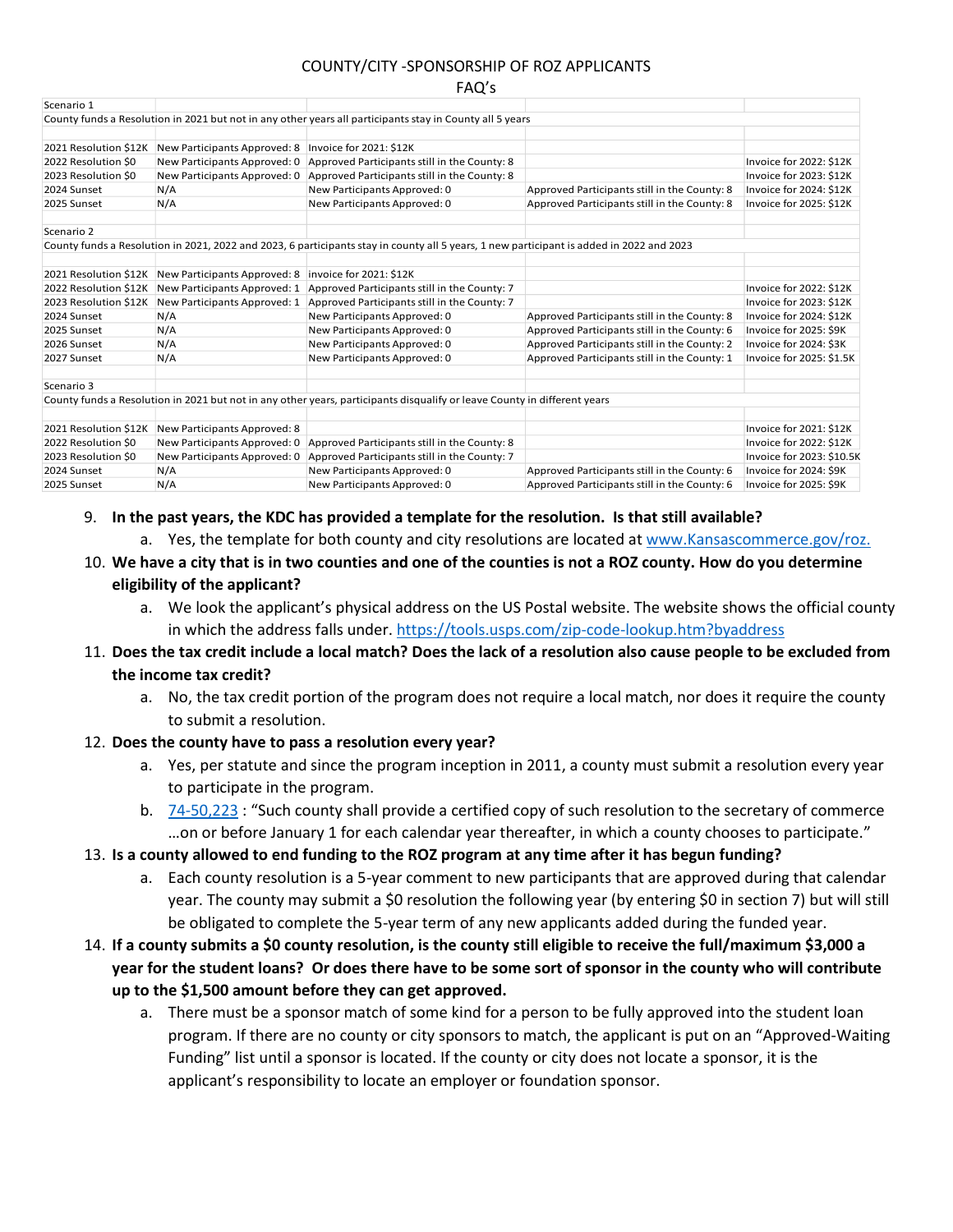- 15. **If an applicant lives in a both a funding city and a funding county who would the applicant fall under for sponsorship?**
	- a. The application would be processed through the city first. If the city is out of funds, the applicant would be moved to the county level for sponsorship. The applications ask the applicants if they are applying f for city or county sponsorship.
- 16. **Does the amount funded by the sponsor determine how many applicants to be in the program?**
	- a. The average participant receives a \$1,500 commitment from the sponsor each year for up to 5 years. This changes only if the participant is disqualified or withdraws from the program. Funding limits are in place based on the resolutions for counties and cities; The state will not approve new applications over the budgeted resolution amount. If a county or city finds they have run out of funds and would like to add additional new participants, they may submit an Addendum to their Resolution requesting an increase of funds for that program year.
- 17. **Asking counties to adopt a resolution that spends money prior to the next year's budget is a problem for some counties. Should this be reviewed and discussed to ensure it doesn't conflict with budget law?**
	- a. ROZ does not track how a county, city, business, or foundation sets its fiscal year or budget.
	- b. All previously designated ROZ counties had the opportunity to submit a funded resolution in January 2021 as they do every year, [74-50,223 \(a\).](http://www.kslegislature.org/li/b2021_22/statute/074_000_0000_chapter/074_050_0000_article/074_050_0223_section/074_050_0223_k/) Most chose not to send in a resolution as the program was in set to sunset July 1, 2021. We are now allowing previously designated ROZ counties to submit a resolution alongside newly designated counties by June 30 if they would like to opt-in to the ROZ program allowing city, employer, and foundation sponsorships for the remainder of 2021.
	- c. It is the decision of the county on whether they fund the resolution or not. Each county will have to review its budget laws to decide on if the county can allocate money outside of the proposed annual budget.
- 18. **What if the applicant has moved from the funding county and the sponsor is not aware of the move?**
	- a. KDC requires all participants to submit annual proof of continued domicile due by August 31 every year in order to authorize that year's annual distribution.
- 19. **If a county approved a \$0 county resolution, will new residents still be able to receive the income tax credit?** a. Yes, if they qualify.
- 20. **If a county resolution is not approved, does that also eliminate any city or business from participating in ROZ on their own?** 
	- a. Correct. No one can participate in the student loan program if the county in which they reside does not opt into the program.
- 21. **How do we know who/how many are participating in our county program?**
	- a. Sponsors can request reports on the people they sponsor at any time. If no report is requested, they will receive their annual report when the invoice is sent.
- 22. **Can a county put in a \$0 resolution to not fund the program, but then choose to be an employer sponsor in the program so that they could sponsor employees but not new citizens?**
	- a. Yes. A county can choose to opt-in to the program with a \$0 resolution and choose to become an employer sponsor for their employees.
- 23. **Can the city fund at \$1,000 and the county at \$500, or does each entity have to fund at \$1,500? Joint sponsorships - for smaller entities in the future.**
	- a. The short answer is no we will not accept more than one sponsor for one participant. However, local communities can form partnerships with different sponsor types. But only one sponsor will be the ROZ